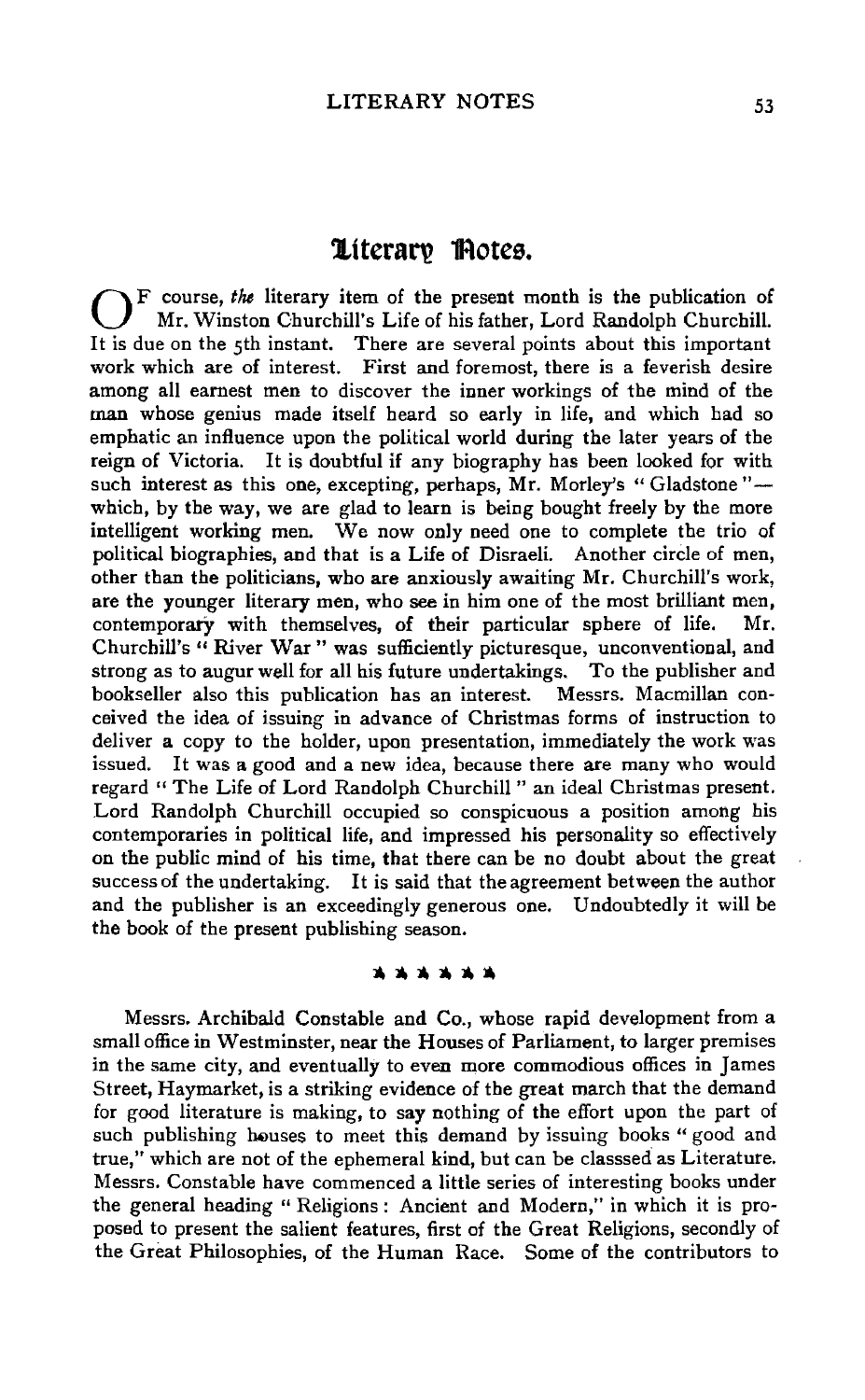## 54 LITERARY NOTES

this series are Mr. Edward Clodd, Professor Giles, Dr. A. C. Haddon, Professor Petrie, Professor Rhys Davids, Mr. W. A. Craigie, Mr. Israel Abrahams, and others. The price per volume is one shilling net.

#### \*\*\*\*\*\*

Mr. G. A. Morton, who was originally the manager of Messrs. Blackwoods, and who recently started publishing on his own account in Edinburgh, is going to publish an English translation of Mr. Louis Elbe's "La Vie Future," in the early spring. It was published in Paris a few weeks ago, and caused a great deal of discussion in religious and scientific circles. *.Apropos* of publishers' managers starting a house of their own, it will be remembered that another recent instance was Mr. T. W. Laurie, who was Mr. Unwin's right-hand man. Both Mr. Morton and Mr. Laurie are Scotsmen. Other modern publishers who served their time in older houses are Mr. Heinemann, who was originally with Trubner and Co.; Mr. Nash, at one time a literary adviser to Messrs. Constable; Mr. Sealey Clark, connected originally with various publishing houses; Mr. Grant Richards, who learnt of books at Messrs. Hamilton before their amalgamation with the Simpkins' ; and Mr. Stanley Service (Messrs. Seeley and Co.) was at one time with Messrs. Nisbet, afterwards opening a house (with Mr. Paton) of his own, from thence to the managerial position at Pearson's, and finally to Messrs. Seeley's, which business has already felt the value of his work. There are one or two others, but the above names are just those which have come to  $\gamma$ my mind. •

\* \* \* \* \* \*

Altogether, eight volumes have appeared in Messrs. Putnam's series, the "Heroes of the Reformation," the last being "Balthasar Hubmaier, the Leader of the Anabaptists," by Henry C. Vedder, who is Professor of Church History in Crozer Theological Seminary, in the United States. Two new volumes are promised for 1906: "John Calvin (1509-1564), the Founder of Reformed Protestantism," by Williston Walker, Ph.D.; and "The Satirists and Satires of the Reformation, both Protestant and Catholic," by Oliphant Smeaton. Dr. Macaulay Jackson is the editor of this series.

#### \*\*\*\*\*

" Seven Friends " and an editor, Archdeacon Sandford of Exeter, are responsible for a " Memoir of Archbishop Temple," to be published immediately by the Macmillans. The seven are: Canon Wilson, Mr. H. J. Roby, Mr. F. E. Kitchener, Archdeacon Sandford, Archdeacon Bevan, the Bishop of Bristol, and Archdeacon Spooner.

**lt,lt,lt,lt,ll,ll,** 

"Episcopal Reminiscences," by Bishop Potter of New York, is coming out simultaneously in New York and London this spring. It is likely to be a very interesting volume, and its contents will appeal to English as well as American readers.

### \*\*\*\*\*\*